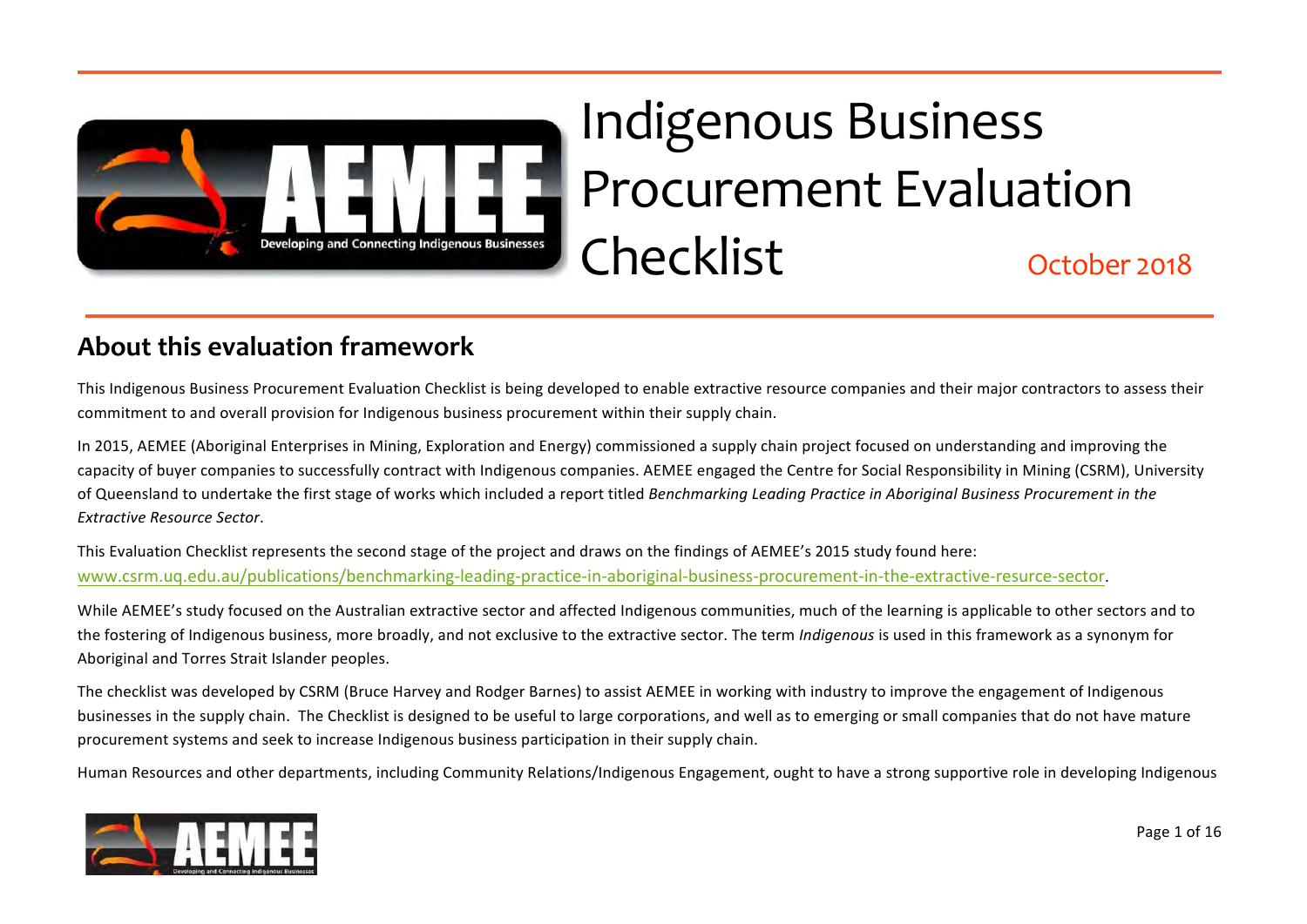procurement, with the commitment and engagement of Procurement teams a critical element.



#### Figure 1. HR Support for Indigenous Supplier Development

At a new project location there may be no established local Indigenous businesses and as part of its business strategy a company has to initiate Indigenous participation in-house. However, once in operation, if the company aims to have a long-term presence and outsources specific elements of service and supply, then it needs strategies to incubate competitive Indigenous businesses. One way to do this is for HR, as part of its talent management strategy, to offer so inclined Indigenous employees tailored career development and training that can lead to their ability to leave the organisation in due course and set up their own business. This sort of thinking takes into account the development cycle of projects, progressing to early operational assets and eventually to mature, steady-state operations that benefit from a mature regional economic ecosystem. A detailed understanding of the procurement cycle and other relevant business processes will greatly assist Indigenous procurement outcomes.

The first iteration of the Evaluation Checklist was presented at the 2016 AEMEE National Conference, and following strong support from participating businesses, an industry review at an industry workshop facilitated by D4G and hosted by CSRM at the University of Queensland on 29 August 2017. The Checklist was refined in light of feedback from industry participants at the workshop.

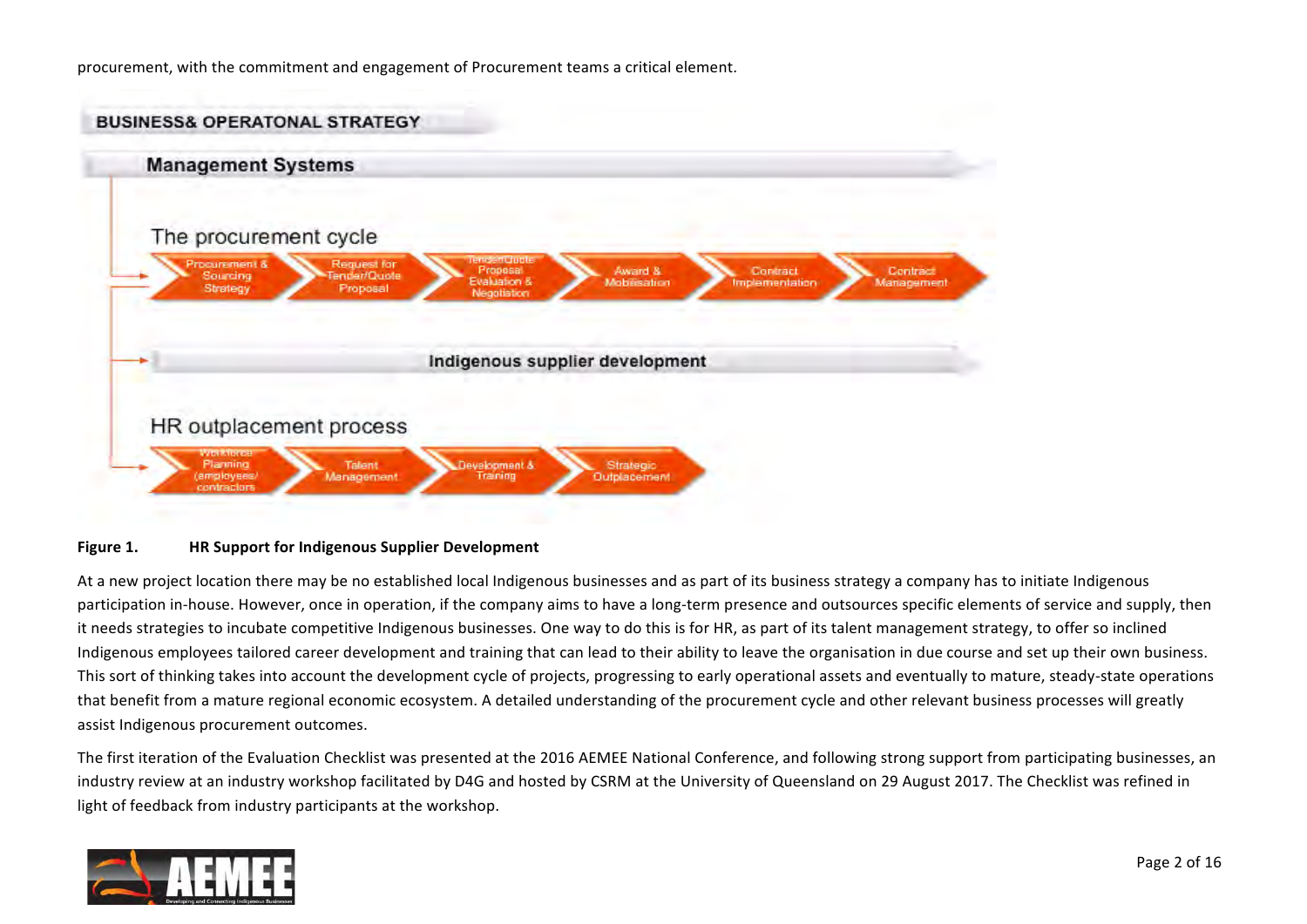Following this workshop, the checklist was road tested with a number of interested extractive resource companies (majors and senior contractors). This work was undertaken by Christine Charles and Kim Muhlen of D4G.

The outcomes of this work showed strong support for the checklist, with the following feedback:

- While the checklist is very high level, it is very useful in guiding an internal discussion.
- The Checklist provides the focal point and structure for on an important internal conversation, which should include executive teams, and procurement, human resources and community specialists.
- It provides a way for a high level consideration of the areas that need to be considered to be successful in engaging and growing Indigenous companies.

In line with the AEMEE Board's objective for the extractives industry to be more "agile, innovative and responsive" to Aboriginal businesses, the Checklist is available to download and use from the AEMEE website. It will also be available through the CSRM ([www.csrm.uq.edu.au](http://www.csrm.uq.edu.au)) and D4G ([www.d4g.com.au\)](http://www.d4g.com.au) websites.

The AEMEE Board and its supporting companies are available to work with you to consider how to use the checklist to grow opportunities for Indigenous businesses.

### **How to use this evaluation checklist**

The Evaluation Checklist is intended to capture a company's situation at a point in time, and assist planning for future success. It includes four Key Dimensions of analysis and a Baseline checklist.

The attributes and actions listed, and by implication recommended, are individual inputs within an overall strategy aiming to improve levels of Indigenous business procurement. The framework does not attribute relative or absolute merit to any of the particular input actions it advocates. Some specific actions may be more effective in a given context. Refined evaluation of the actions in context is required to identify which will have more leverage in that location. Generally speaking, however, the more input actions in place and working well, the greater the level of Indigenous procurement achievement will result.

Ideally, organisational evaluation should take place in small groups with representatives drawn from different relevant departments, including Procurement, Human Resources and staff accountable for working directly with Indigenous people. A range of options are open for self-assessment, a facilitated or externally guided selfassessment, or an external assessment. By evaluating the baseline situation, companies determine actions to progress the level of Indigenous procurement and institute plans and priorities for continuous improvement.

The Evaluation Checklist is divided into four (4) Key Dimensions as identified in AEMEE's report *Benchmarking Leading Practice in Aboriginal Business Procurement* (see Figure 2):

- **1**. Promoting and enabling a positive organisational environment;
- **2**. Innovative and targeted sourcing strategies;
- **3.** Competent external engagement; and
- **4.** Effective management systems.

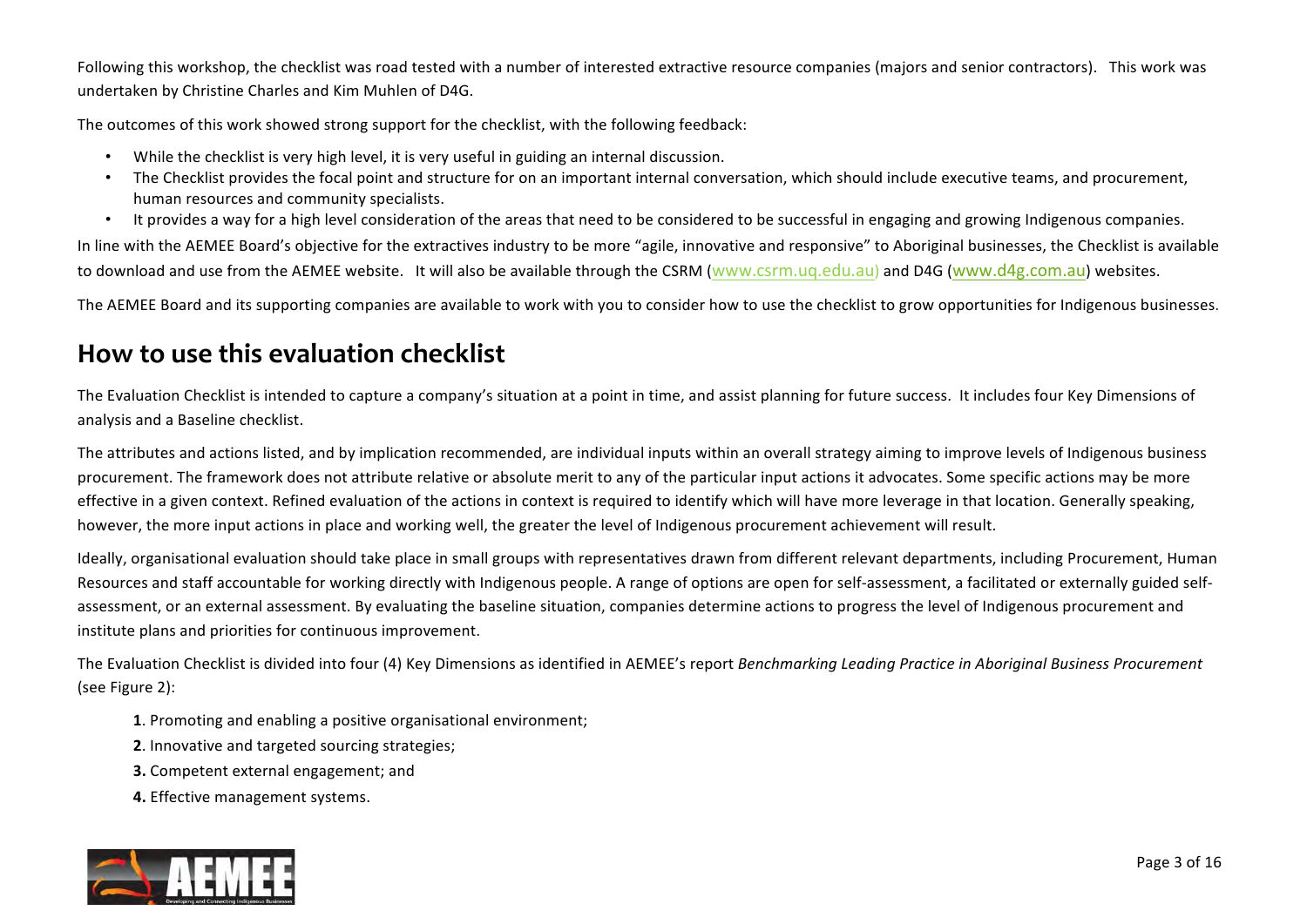#### **Figure 2.** Four Dimensions for effective Indigenous Supply Development<sup>1</sup>

#### **1. PROMOTING AN ENABLING** INTERNAL ENVRIONMENT

Articulate a clear business case Align with government policies Executive Leadership **Statements & policies on Indigenous** procurement **Inspiring & saluting corporate** 

champions, Awards

#### **2. INNOVATIVE & TARGETED SOURCING STRATEGIES**

Modifying procurement procedures Targeted suppliers, preferencing & weighted tender criteria Indigenous Joint Ventures with experienced business Sole sourcing, unbundling of contracts, use purchase orders Modifying contract documentation. monitoring contractor performance

#### **4. COMPETENT INDIGENOUS SUPPLIER ENGAGEMENT**

**Cultural competencies** Inclusive definition of an Indigenous business

Indigenous business development & support

Sharing knowledge of demand & processes

#### **3. MANAGEMENT SYSTEMS**

Management systems for Indigenous procurement **Targets and measuring performance KPIs and measures for Indigenous** business procurement Performance reviews **Reporting & monitoring** Linking bonuses and rewards

The framework also includes a further dimension for recording a company's current Indigenous procurement performance. This is designed to develop a baseline and regular updates of actual outcomes over time as selected input actions are implemented.

A series of questions are presented below under each of these Dimensions. The questions seek to reveal practical detail in the implementation plans and actions of the organisation.

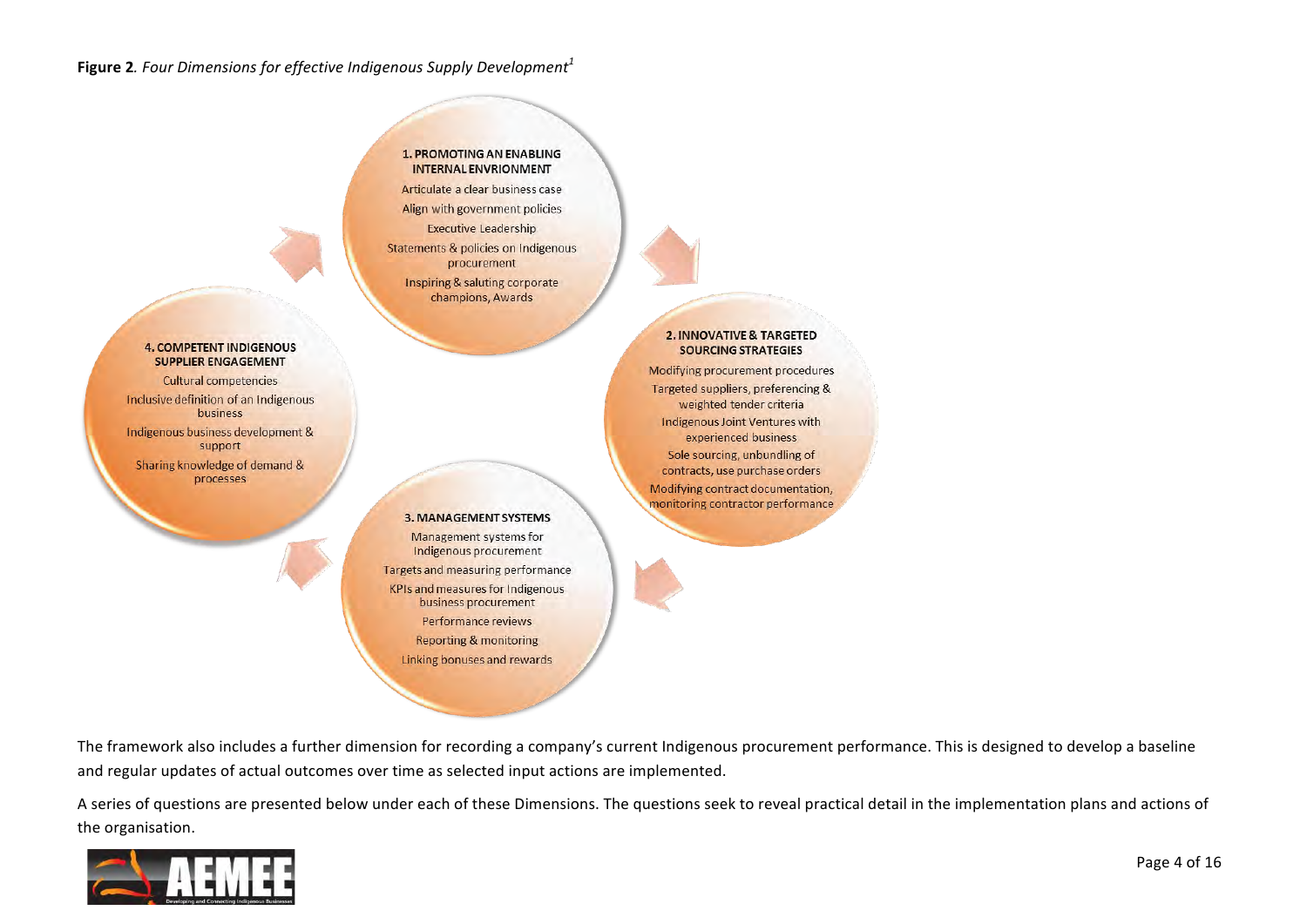Answers to each question should be given using the rating levels described below and comments provided to support the rating.

The evaluation can be completed in a workshop, or by observation and interview, with results recorded directly on the score sheet provided in this document.

The rating levels are defined below.

- **0** Not implemented.
- 1 Planned firm commitments to implement, i.e. budget, resources/accountabilities assigned with management sign-off.
- **2** Base implementation implemented with basic results.
- **3** Managed and embedded Indigenous procurement is systemically managed with appropriate measurement and evidence of continuous improvements through a number of procurement cycles. It is embedded into the culture and systems of the organization; not an ad hoc process on the side of the main procurement processes. It will be sustained beyond the initial implementation and/or departure of a champion.
- **N/A** NB. Any responses of N/A should be explained in the comments field.

<sup>1</sup> Source: Barnes, R., Harvey, B. and Kemp, D. 2015. 'Benchmarking Leading Practice in Aboriginal Business Procurement in the Extractive Resource Sector', P.19.

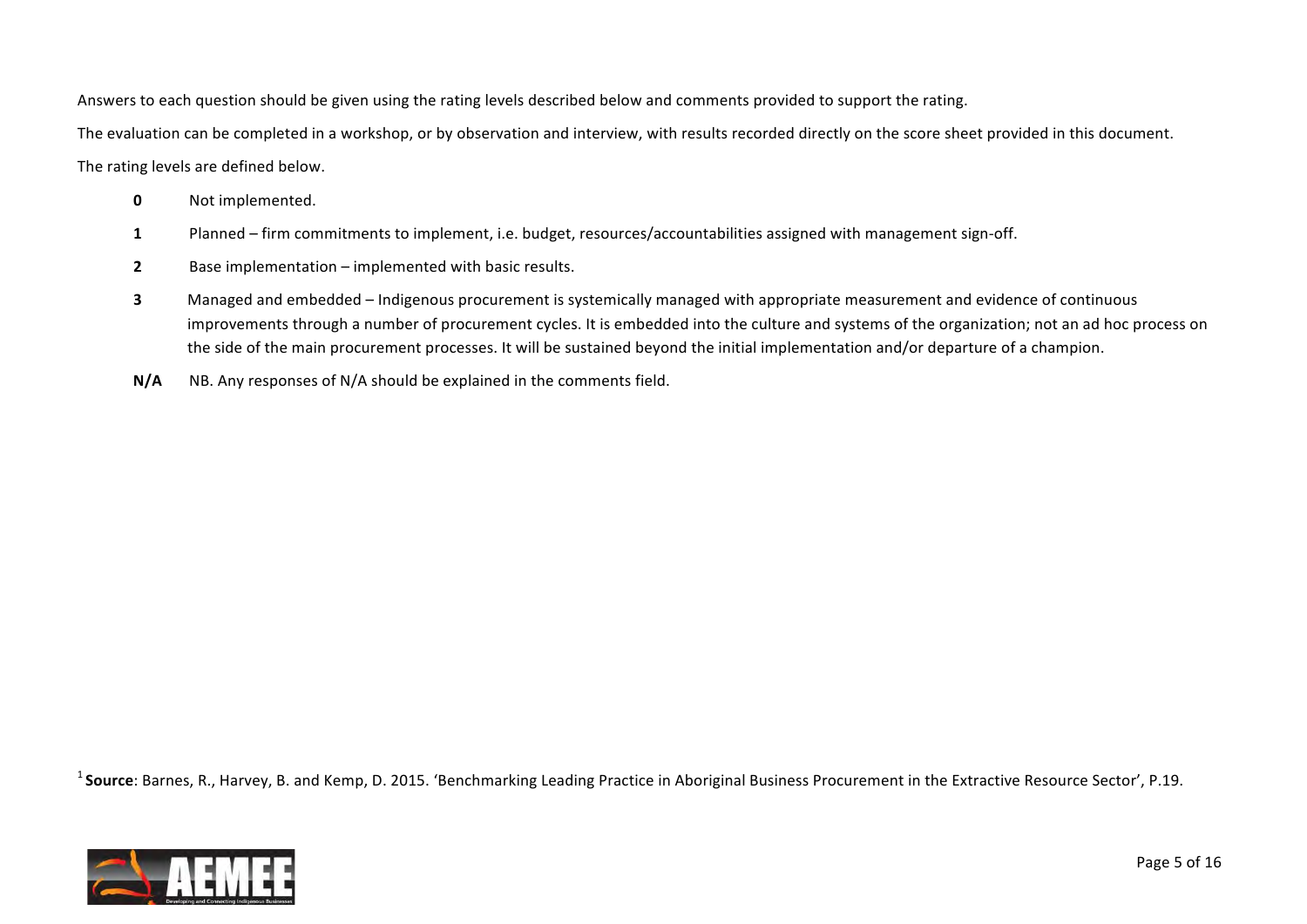### **Dimension One: Promoting and enabling a positive internal environment**

This dimension considers a resource company's ability to comprehend and reconcile its sometimes competing business priorities with respect to Indigenous business participation in the supply chain. There needs to be a well-defined business case for Indigenous procurement supported by explicit policies that facilitate alignment of processes and procedures that create formal links between relevant departments. Achievement should be recognised and encouraged through awards and bonuses. Corporate intent needs to be matched with strong support and implementation at the site-level.

#### **Corporate level**

| Question                                                                                                                                                                                           | N/A | $\mathbf 0$ | 1 | $\overline{2}$ | 3 | <b>Evidence/Observations</b> |
|----------------------------------------------------------------------------------------------------------------------------------------------------------------------------------------------------|-----|-------------|---|----------------|---|------------------------------|
| <b>Business case</b>                                                                                                                                                                               |     |             |   |                |   |                              |
| Is Indigenous procurement explicitly identified in the<br>organisation's business strategy and the business case for<br>Indigenous procurement well established in the company's<br>business plan? |     |             |   |                |   |                              |
| Does business planning consider areas of opportunity for<br>Indigenous business procurement, including insource/outsource<br>decisions, workforce planning and career development?                 |     |             |   |                |   |                              |
| Does the company have a publicly available policy that recognises<br>and supports Indigenous business participation in its supply<br>chain?                                                        |     |             |   |                |   |                              |
| Is the policy supported by guidelines that clarify and explain its<br>intent?                                                                                                                      |     |             |   |                |   |                              |
| Is there a documented process for reporting on outcomes under<br>the policy and processes to review of the policy for continuous<br>improvement?                                                   |     |             |   |                |   |                              |
| Alignment with government policies                                                                                                                                                                 |     |             |   |                |   |                              |
| Is the Indigenous procurement policy aligned with relevant<br>government policies?                                                                                                                 |     |             |   |                |   |                              |
| <b>Executive leadership</b>                                                                                                                                                                        |     |             |   |                |   |                              |
| Do the CEO and other senior executives publicly refer to the<br>policy and make explicit statements on the intent and adherence<br>to the Indigenous procurement policy?                           |     |             |   |                |   |                              |

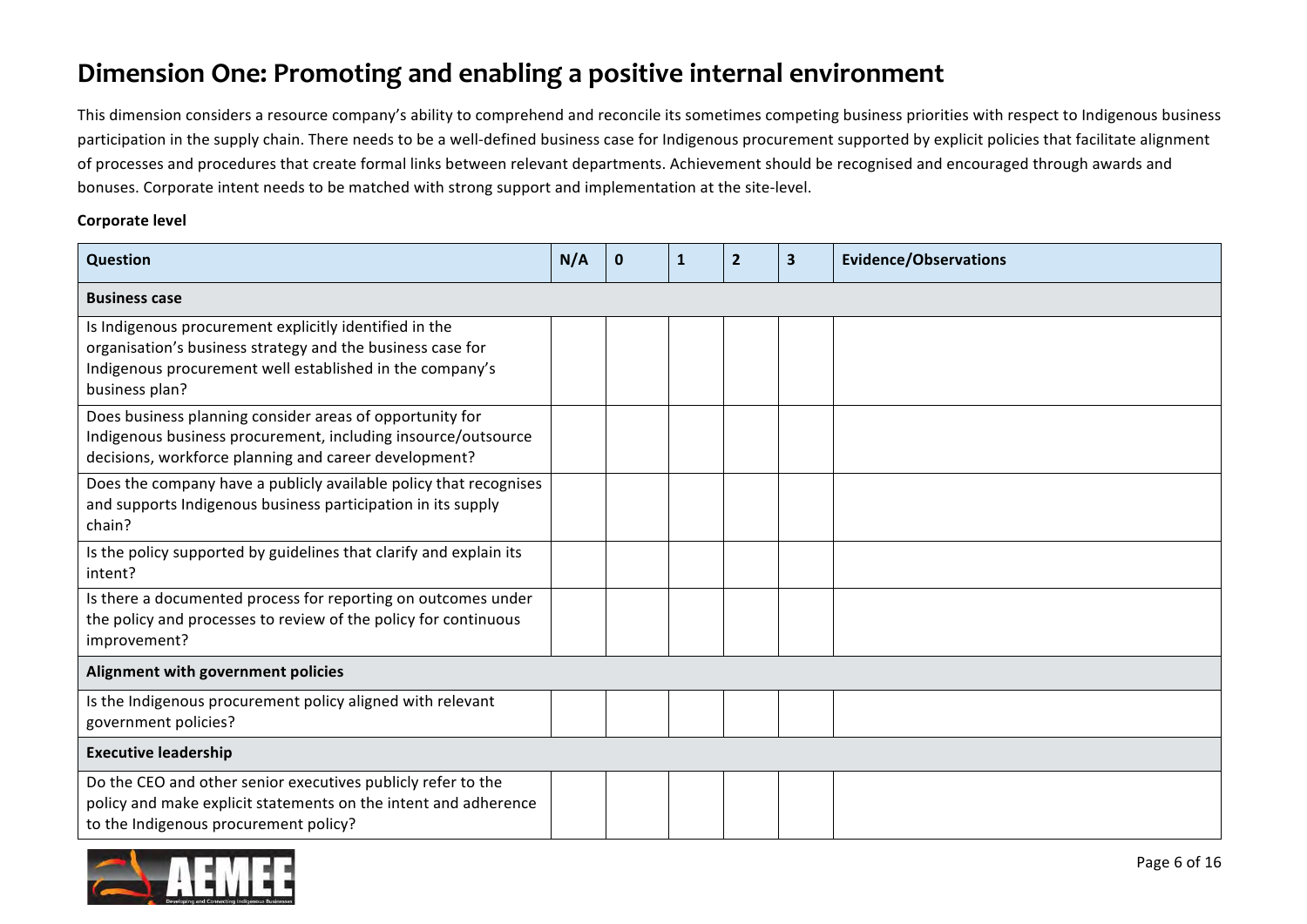| <b>Question</b>                                                                                                          | N/A | $\mathbf{0}$ |  | <b>Evidence/Observations</b> |
|--------------------------------------------------------------------------------------------------------------------------|-----|--------------|--|------------------------------|
| Are there specific Corporate roles with accountability for<br>promoting and implementing the policy?                     |     |              |  |                              |
| <b>Corporate champions or sponsors</b>                                                                                   |     |              |  |                              |
| Are champions or sponsors for Indigenous economic<br>participation and procurement encouraged at the Corporate<br>level? |     |              |  |                              |
| Are these champions supported and rewarded for achievement?                                                              |     |              |  |                              |
| Does the company seek recognition through relevant external or<br>internal Indigenous procurement awards?                |     |              |  |                              |

#### **Site level** (can also be called asset, operation or project)

| <b>Question</b>                                                                                                                           | N/A | $\bf{0}$ | 1 | $\overline{2}$ | 3 | <b>Evidence/Observations</b> |
|-------------------------------------------------------------------------------------------------------------------------------------------|-----|----------|---|----------------|---|------------------------------|
| Site level Indigenous procurement policy                                                                                                  |     |          |   |                |   |                              |
| Does the site have an explicit policy for local Indigenous economic<br>participation and procurement?                                     |     |          |   |                |   |                              |
| Is the policy promoted in the workplace?                                                                                                  |     |          |   |                |   |                              |
| <b>Business case</b>                                                                                                                      |     |          |   |                |   |                              |
| Does the site have publicly stated Indigenous procurement<br>objectives consistent with corporate policies?                               |     |          |   |                |   |                              |
| Are the benefits of Indigenous procurement promoted in the<br>workplace?                                                                  |     |          |   |                |   |                              |
| Is the site's commitment to Indigenous procurement stated in the<br>on-boarding procedures and inductions for employees &<br>contractors? |     |          |   |                |   |                              |
| Does the organisation locally forecast its labour and procurement<br>needs on an annual basis?                                            |     |          |   |                |   |                              |
| Does the site require major contractors to align with the site's<br>Indigenous procurement policy and contribute to achieving             |     |          |   |                |   |                              |

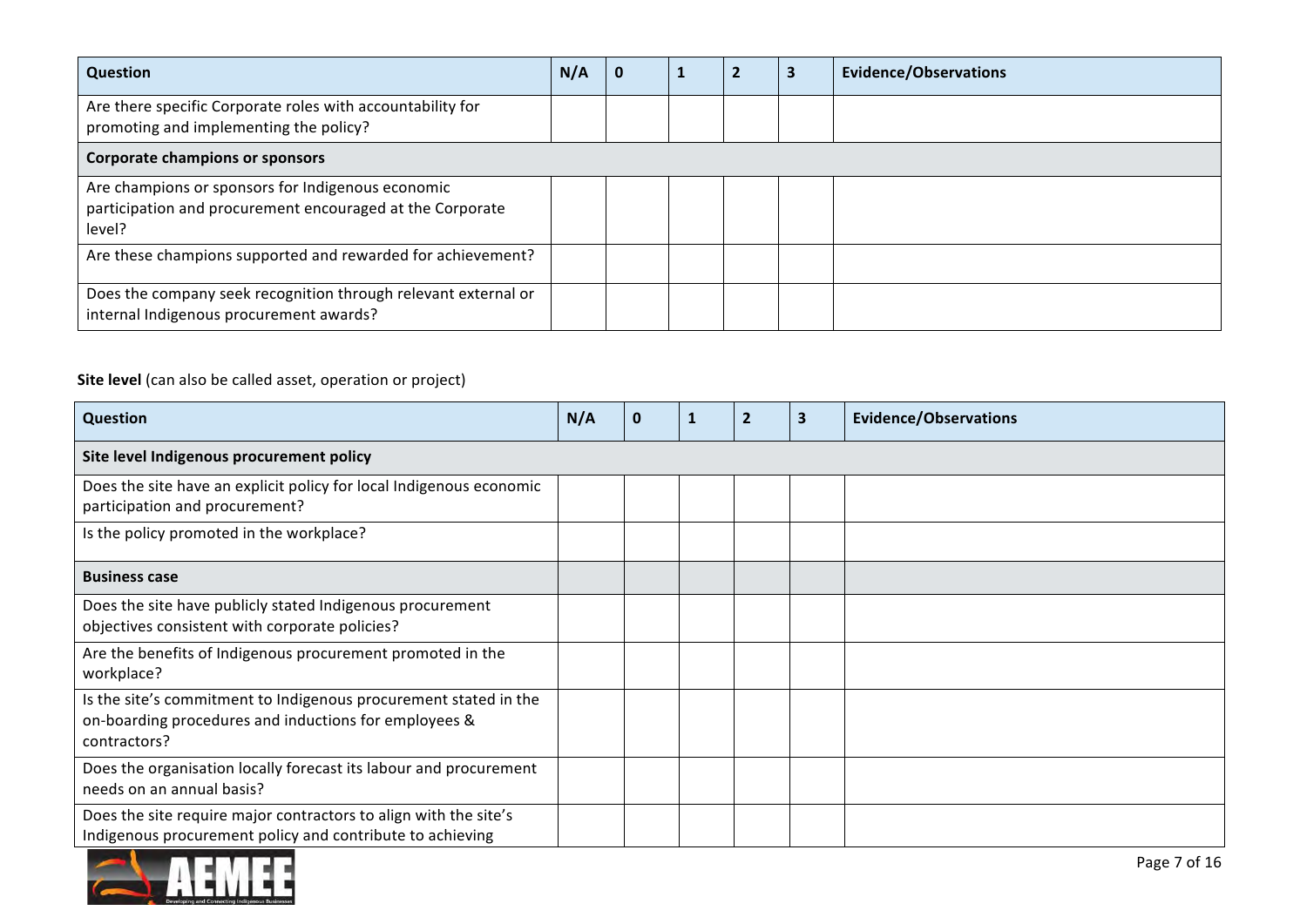| Question                                                                                                                                                                 | N/A | $\mathbf 0$ | $\mathbf{1}$ | $\overline{2}$ | $\overline{\mathbf{3}}$ | <b>Evidence/Observations</b> |
|--------------------------------------------------------------------------------------------------------------------------------------------------------------------------|-----|-------------|--------------|----------------|-------------------------|------------------------------|
| contractual targets?                                                                                                                                                     |     |             |              |                |                         |                              |
| Does the site allocate staff resources to support Indigenous<br>economic participation and procurement programs?                                                         |     |             |              |                |                         |                              |
| Is there a specific site-based role with management accountability<br>for Indigenous procurement?                                                                        |     |             |              |                |                         |                              |
| Are Indigenous procurement objectives included in key role<br>descriptions including in Procurement, Operations, Human<br>Resources and Community Relations departments? |     |             |              |                |                         |                              |
| Alignment with Agreements and Government Policy                                                                                                                          |     |             |              |                |                         |                              |
| Is Indigenous procurement incorporated into corporate documents<br>including, Stakeholder Engagement and Community Engagement<br>Plans?                                  |     |             |              |                |                         |                              |
| Is the Indigenous procurement practise aligned with relevant<br>commitments made in agreements with traditional owners, e.g.<br>ILUAs?                                   |     |             |              |                |                         |                              |
| Are there links to government policy, regulatory requirements and<br>programs aimed at Indigenous business development?                                                  |     |             |              |                |                         |                              |
| <b>Site-based champions or sponsors</b>                                                                                                                                  |     |             |              |                |                         |                              |
| Are there site champions or sponsors for Indigenous economic<br>participation and procurement?                                                                           |     |             |              |                |                         |                              |
| Are these site champions in end-user roles, including Operations?                                                                                                        |     |             |              |                |                         |                              |
| Are successful Indigenous supply case studies published and<br>celebrated?                                                                                               |     |             |              |                |                         |                              |
| Does the site recognise and celebrate Indigenous procurement<br>achievement and champions?                                                                               |     |             |              |                |                         |                              |

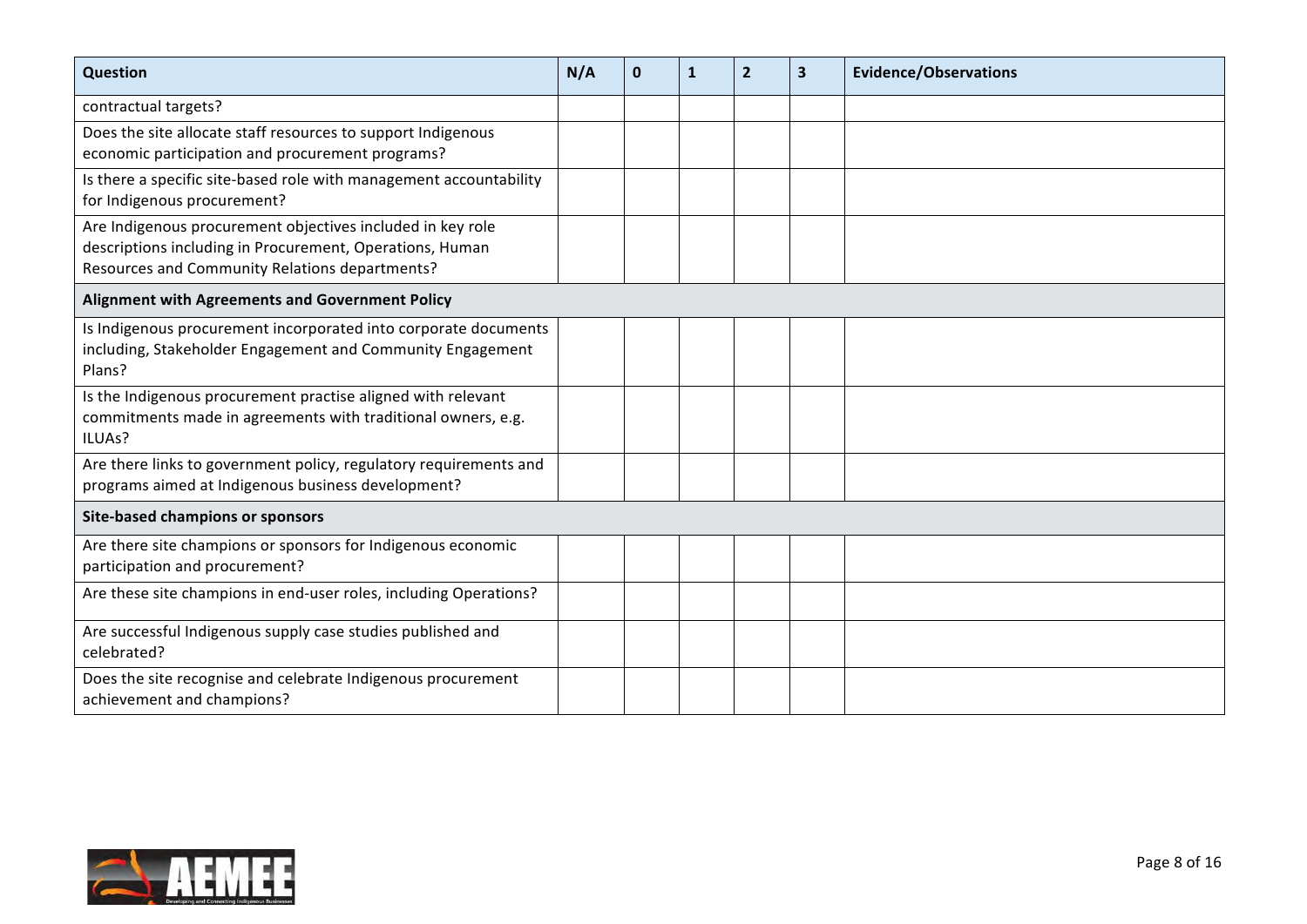## **Dimension Two: Innovative and targeted sourcing strategy**

This dimension evaluates the extent a company implements strategies aimed at increasing Indigenous business procurement whilst at the same time maintaining transparency, value for money, open and effective competition, fair dealing, accountability and due process. A procurement policy that seeks explicit advancement of Indigenous suppliers must be supported by systemic implementation activities, such as supporting joint ventures between local Indigenous businesses and established contactors; unbundling large contracts, and allowing site procurement staff to use purchase orders up to a certain value for proven Indigenous businesses.

| Question                                                                                                                                                                     | N/A | $\bf{0}$ | 1 | $\mathbf{2}$ | $\overline{\mathbf{3}}$ | <b>Evidence/Observations</b> |
|------------------------------------------------------------------------------------------------------------------------------------------------------------------------------|-----|----------|---|--------------|-------------------------|------------------------------|
| Procurement policies and processes                                                                                                                                           |     |          |   |              |                         |                              |
| Does the organisation have a medium term (2-3 year) source<br>plan by category?                                                                                              |     |          |   |              |                         |                              |
| Are Indigenous procurement strategies and plans developed at<br>category level, aligned with the broader category plans?                                                     |     |          |   |              |                         |                              |
| Are the sourcing strategy and category plans jointly developed<br>with end users/Operations?                                                                                 |     |          |   |              |                         |                              |
| Are these category plans shared with potential/existing<br>Indigenous suppliers?                                                                                             |     |          |   |              |                         |                              |
| Has the organisation categorised its work activities according to<br>capability requirements and tagged those that are suitable for<br>entry level and Indigenous tendering? |     |          |   |              |                         |                              |
| Is there a forum/mechanism for site personnel to give feedback<br>on obstacles and barriers to implementing Indigenous<br>procurement?                                       |     |          |   |              |                         |                              |
| Targeted supplier, preferencing and weighted tender criteria                                                                                                                 |     |          |   |              |                         |                              |
| Are there targeted supplier, preferencing and/or weighted<br>criteria in place for Indigenous suppliers?                                                                     |     |          |   |              |                         |                              |
| Is there a scoring matrix for assessing Indigenous content in<br>tenders and personnel with sufficient expertise to conduct this<br>assessment?                              |     |          |   |              |                         |                              |
| Has the organisation adapted tendering processes for context-<br>specific situations to facilitate Indigenous businesses?                                                    |     |          |   |              |                         |                              |
| Are Expressions of Interest and Calls for Tender kept open for<br>sufficient, stated time for Indigenous businesses to respond?                                              |     |          |   |              |                         |                              |

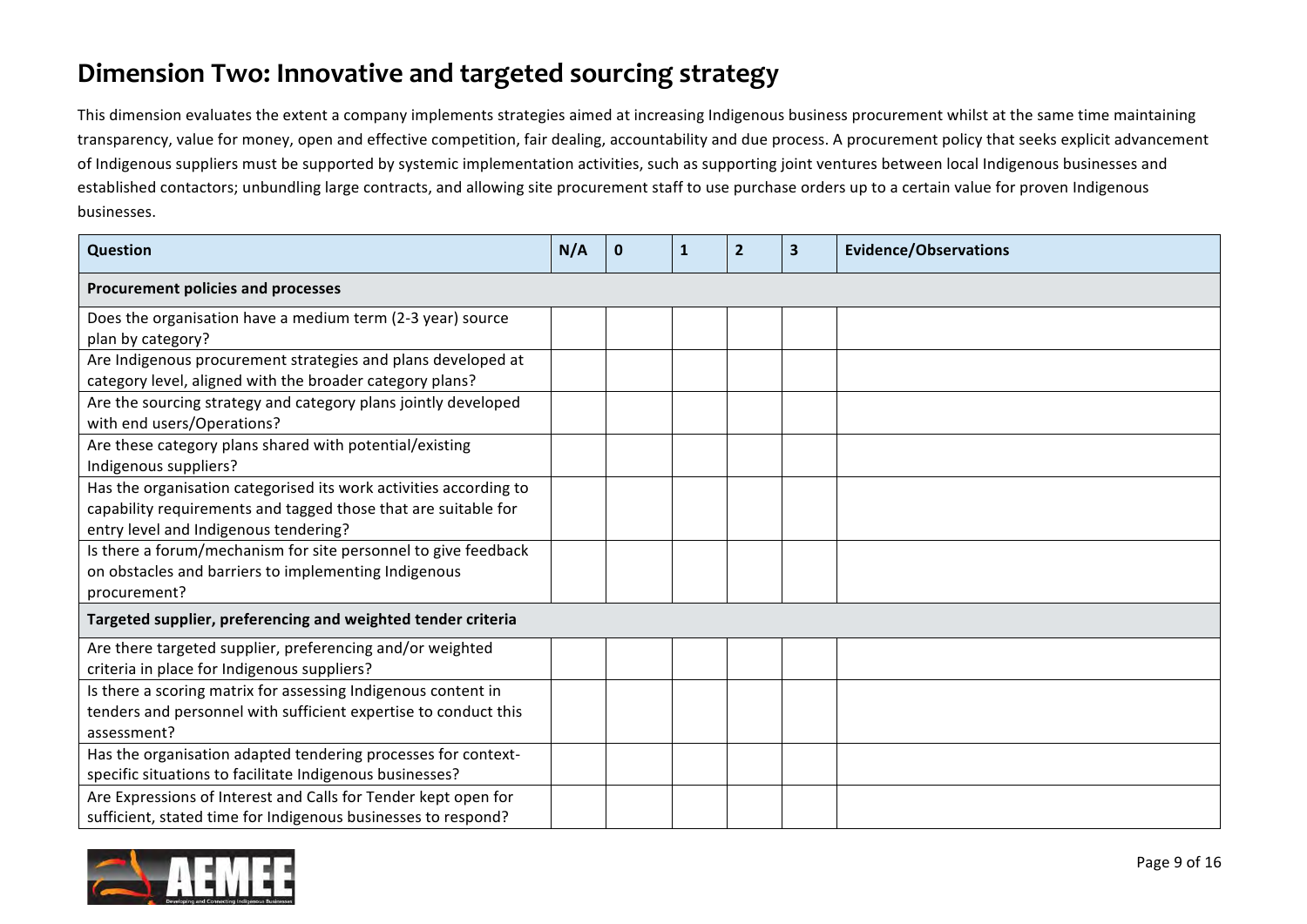| Question                                                                                                                                                                                                                             | N/A | $\mathbf 0$ | 1 | $\overline{2}$ | $\overline{\mathbf{3}}$ | <b>Evidence/Observations</b> |
|--------------------------------------------------------------------------------------------------------------------------------------------------------------------------------------------------------------------------------------|-----|-------------|---|----------------|-------------------------|------------------------------|
| Joint ventures                                                                                                                                                                                                                       |     |             |   |                |                         |                              |
| Does the company encourage joint ventures between Indigenous<br>suppliers and experienced operators?                                                                                                                                 |     |             |   |                |                         |                              |
| <b>Purchase orders</b>                                                                                                                                                                                                               |     |             |   |                |                         |                              |
| Are there appropriate controls before approval of PO's or in<br>evaluating tenders to ensure that Indigenous procurement<br>options have been given the appropriate consideration?                                                   |     |             |   |                |                         |                              |
| Sole sourcing and unbundling of contracts                                                                                                                                                                                            |     |             |   |                |                         |                              |
| Does the site use 'sole sourcing' to encourage Indigenous<br>business participation?                                                                                                                                                 |     |             |   |                |                         |                              |
| Can the purchasing team trigger 'contract unbundling'?                                                                                                                                                                               |     |             |   |                |                         |                              |
| <b>Purchase orders</b>                                                                                                                                                                                                               |     |             |   |                |                         |                              |
| Are sites able to use Purchase Orders up to a certain limit for<br>known Indigenous businesses and suppliers?                                                                                                                        |     |             |   |                |                         |                              |
| <b>Modifying contract documentation</b>                                                                                                                                                                                              |     |             |   |                |                         |                              |
| Does the site's Request for Tender documents be adapted and<br>evaluated to explicitly recognise Indigenous content?                                                                                                                 |     |             |   |                |                         |                              |
| <b>Contractor performance</b>                                                                                                                                                                                                        |     |             |   |                |                         |                              |
| Does the organisation require an Indigenous sourcing strategy<br>with specific actions by EPCM and Tier 1 contractors (and their<br>sub-contractors), written into contracts such as contractor<br>'Indigenous Participation Plans'? |     |             |   |                |                         |                              |
| Are EPCM, Tier 1 and 2 contractors monitored for Indigenous<br>participation performance and subcontracts?                                                                                                                           |     |             |   |                |                         |                              |
| Does the organisation engage with similar organisations in the<br>region to coordinate and leverage activities where appropriate?                                                                                                    |     |             |   |                |                         |                              |

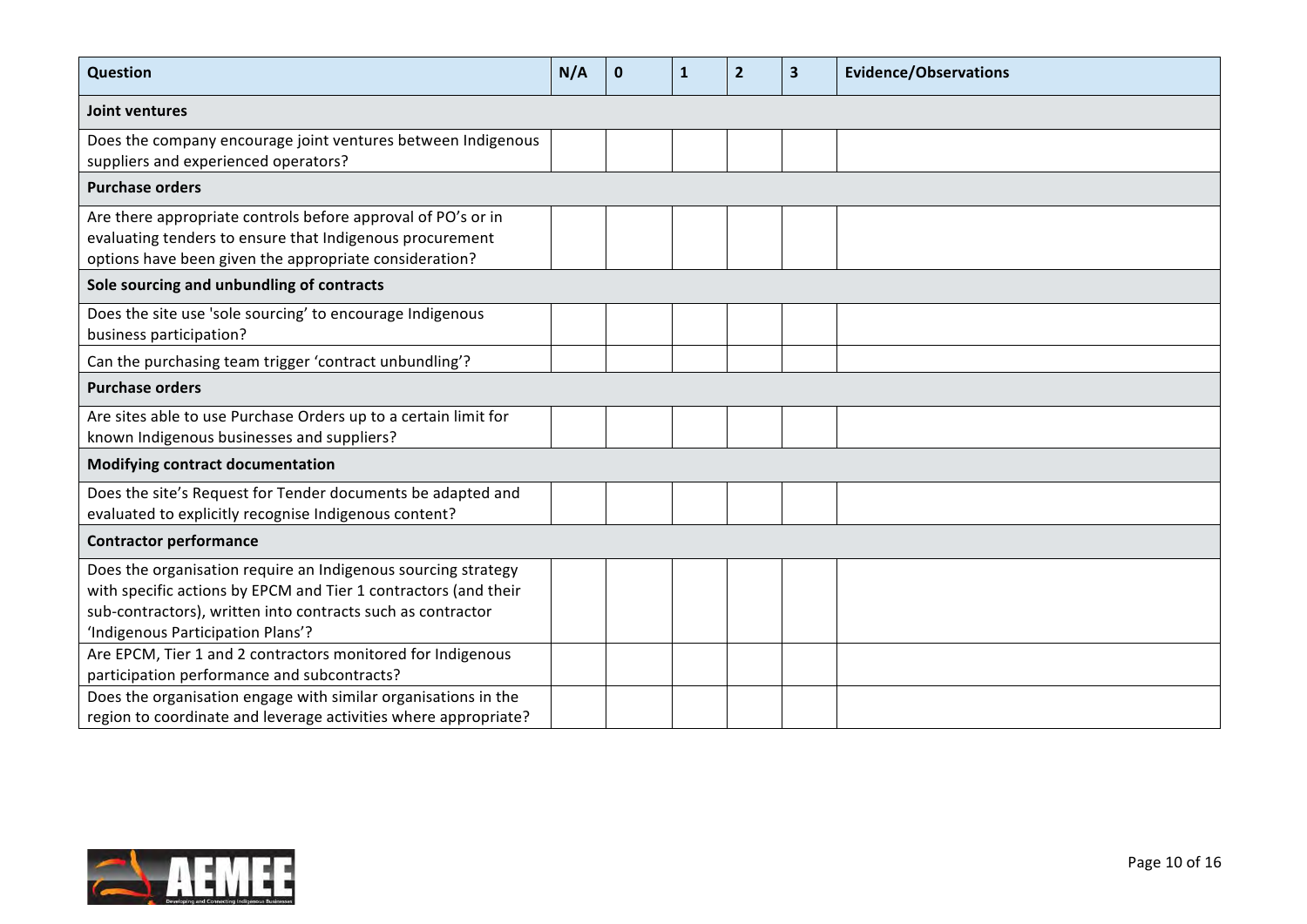### **Dimension Three: Management Systems**

Companies need procurement management systems that support their Indigenous economic participation and procurement policies. Management systems should be designed to enable procurement staff to work collaboratively with teams responsible for Indigenous engagement and social performance. Performance should be measured against specific quantifiable targets, with results reported and reviewed for continuous improvement.

| Question                                                          | N/A | $\bf{0}$ | 1 | 2 | 3 | <b>Evidence/Observations</b> |
|-------------------------------------------------------------------|-----|----------|---|---|---|------------------------------|
| Management system for Indigenous procurement                      |     |          |   |   |   |                              |
| Are there systems in place for managing and monitoring            |     |          |   |   |   |                              |
| Indigenous procurement?                                           |     |          |   |   |   |                              |
| Have risks and challenges to Indigenous procurement and           |     |          |   |   |   |                              |
| mitigation strategies been identified?                            |     |          |   |   |   |                              |
| Is Indigenous procurement addressed in the annual resourcing      |     |          |   |   |   |                              |
| and budgeting cycle?                                              |     |          |   |   |   |                              |
| Does the management system prompt an assessment of                |     |          |   |   |   |                              |
| Indigenous supplier opportunity when tenders are called?          |     |          |   |   |   |                              |
| Is a database maintained of local Indigenous businesses,          |     |          |   |   |   |                              |
| including skills, services and pre-qualification certification?   |     |          |   |   |   |                              |
| Is notice of successful Tier 1 work package contracts published   |     |          |   |   |   |                              |
| and sent out to potential Indigenous suppliers?                   |     |          |   |   |   |                              |
| Is there sufficient flexibility built into procurement systems to |     |          |   |   |   |                              |
| include support for early stage development of Indigenous         |     |          |   |   |   |                              |
| suppliers?                                                        |     |          |   |   |   |                              |
| <b>Targets and measuring performance</b>                          |     |          |   |   |   |                              |
| Does the company have explicit targets in place for Indigenous    |     |          |   |   |   |                              |
| tendering and procurement?                                        |     |          |   |   |   |                              |
| Is there a specific timeframe for achieving these targets?        |     |          |   |   |   |                              |
| Are there Key Performance Indicators (KPIs) in place for          |     |          |   |   |   |                              |
| tracking Indigenous supply achievement and measured               |     |          |   |   |   |                              |
| regularly for continuous improvement?                             |     |          |   |   |   |                              |
| Do management roles accountable for procurement and social        |     |          |   |   |   |                              |
| performance have success-linked recognition such as bonuses?      |     |          |   |   |   |                              |
| Are social performance and procurement success recognition        |     |          |   |   |   |                              |

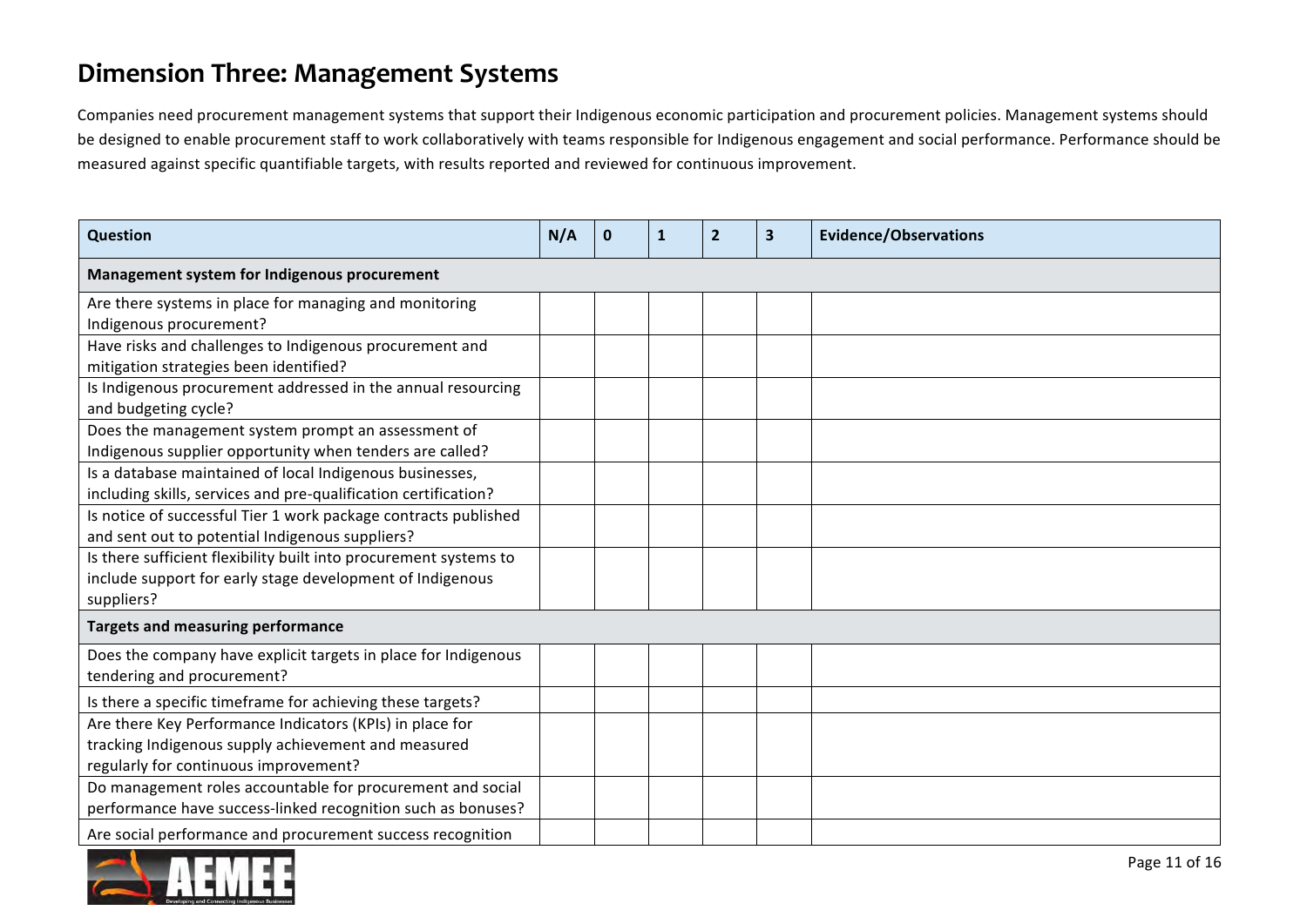| <b>Question</b>                                                   | N/A |  | э | <b>Evidence/Observations</b> |
|-------------------------------------------------------------------|-----|--|---|------------------------------|
| aligned with each other?                                          |     |  |   |                              |
| Are contractors required to report their aggregate and            |     |  |   |                              |
| percentage expenditure on Indigenous procurement?                 |     |  |   |                              |
| Are regular performance reviews of Indigenous contractors and     |     |  |   |                              |
| suppliers jointly undertaken?                                     |     |  |   |                              |
| Is the monitoring of Indigenous supply achievement regularly      |     |  |   |                              |
| reported internally - at site and corporate level?                |     |  |   |                              |
| Does the site track the number and/or percentage of its           |     |  |   |                              |
| contracts that Indigenous suppliers are eligible for?             |     |  |   |                              |
| Is appropriate documentation of Indigenous procurement            |     |  |   |                              |
| activities maintained?                                            |     |  |   |                              |
| Is Indigenous supplier success in diversifying its client base to |     |  |   |                              |
| other organisations and sectors monitored?                        |     |  |   |                              |

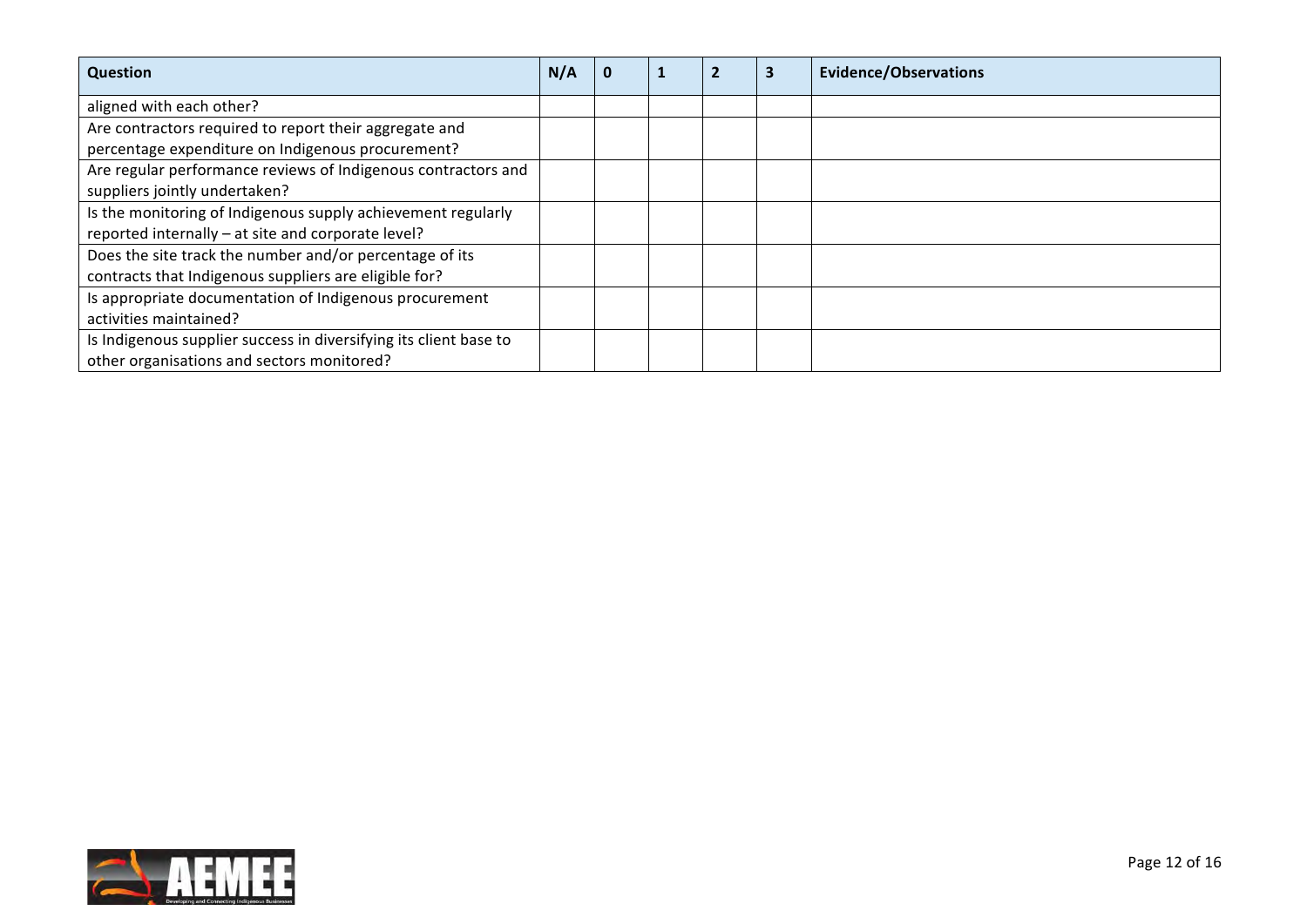### **Dimension Four: Competent Indigenous supplier engagement**

To increase Indigenous economic participation, professional cultural competency is required of social performance, contracting and procurement staff, technical demand managers and senior management. For enhanced levels of engagement, companies also need to consider refining supplier categories to include traditional owner, local, regional and national Indigenous businesses. In economic frontier regions, organisations may need to actively support and develop the capacity of local Indigenous suppliers, and these suppliers need to be informed through workshops about the organisation's sourcing procedures, selection criteria and upcoming tender opportunities.

| Question                                                                                                                         | N/A | $\bf{0}$ | 1 | $\overline{2}$ | 3 | <b>Evidence/Observations</b> |  |
|----------------------------------------------------------------------------------------------------------------------------------|-----|----------|---|----------------|---|------------------------------|--|
| <b>Cultural competencies</b>                                                                                                     |     |          |   |                |   |                              |  |
| Does the organisation provide local cultural awareness training<br>at all worksites?                                             |     |          |   |                |   |                              |  |
| Is cultural competency included in management and supervisor<br>roles requirements, including procurement managers?              |     |          |   |                |   |                              |  |
| Is cultural awareness training provided for staff and contractors?                                                               |     |          |   |                |   |                              |  |
| Is cultural awareness training a requirement in all contracts?                                                                   |     |          |   |                |   |                              |  |
| Inclusive definition of Indigenous business                                                                                      |     |          |   |                |   |                              |  |
| Does the organisation clearly define "Indigenous business" and<br>recognise local and regional Indigenous suppliers?             |     |          |   |                |   |                              |  |
| Sharing knowledge of demand and tendering processes                                                                              |     |          |   |                |   |                              |  |
| Is there a register of local Indigenous Business maintained by the<br>company, how often is this reviewed?                       |     |          |   |                |   |                              |  |
| Are Indigenous businesses able to communicate with<br>procurement staff directly?                                                |     |          |   |                |   |                              |  |
| Is there specific engagement with potential Indigenous suppliers<br>to explain the end-to-end tendering and procurement process? |     |          |   |                |   |                              |  |
| Are forecast contracting requirements made known to potential<br>tenderers well in advance of tender periods (6-12 months)?      |     |          |   |                |   |                              |  |
| <b>Business development and support</b>                                                                                          |     |          |   |                |   |                              |  |
| Is there an Indigenous supplier development and support<br>program in place that includes mentoring, training and<br>coaching?   |     |          |   |                |   |                              |  |

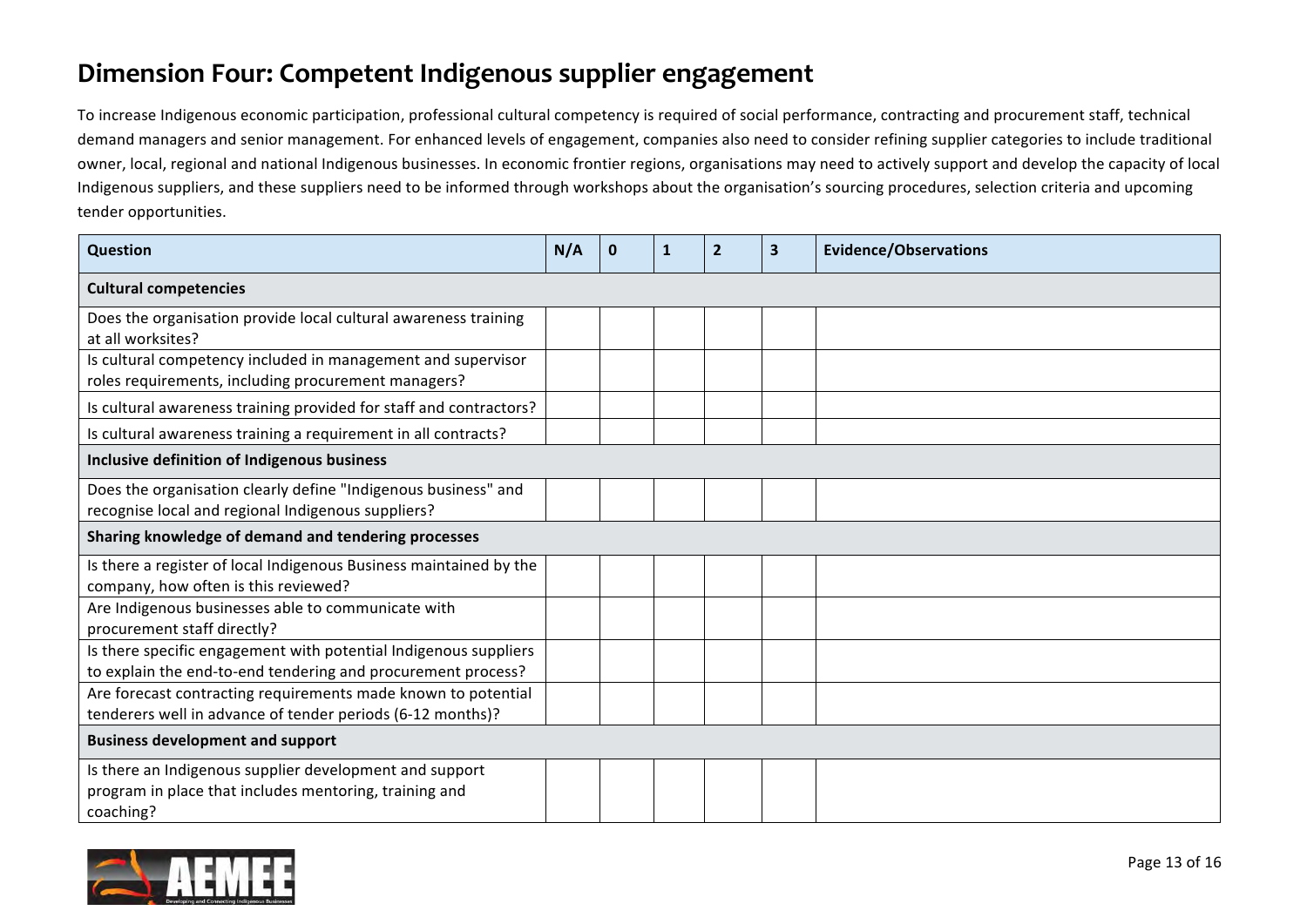| Question                                                          | N/A | $\mathbf{0}$ | $\mathbf{1}$ | $\overline{2}$ | $\overline{\mathbf{3}}$ | <b>Evidence/Observations</b> |
|-------------------------------------------------------------------|-----|--------------|--------------|----------------|-------------------------|------------------------------|
| Does the site contractor management procedures provide for        |     |              |              |                |                         |                              |
| support during bid preparation and mobilisation?                  |     |              |              |                |                         |                              |
| Are there partnerships that support Indigenous supplier           |     |              |              |                |                         |                              |
| development?                                                      |     |              |              |                |                         |                              |
| Do these programs adopt an entrepreneurial/start-up incubator     |     |              |              |                |                         |                              |
| approach to encourage local innovation?                           |     |              |              |                |                         |                              |
| Does Indigenous supplier engagement include helping them          |     |              |              |                |                         |                              |
| expand into indirect and induced business opportunity?            |     |              |              |                |                         |                              |
| Are ramp-up and improvement plans over appropriate                |     |              |              |                |                         |                              |
| timeframes (e.g. 2-3 years) set for Indigenous suppliers with     |     |              |              |                |                         |                              |
| capability development support?                                   |     |              |              |                |                         |                              |
| Are supplier performance scorecards and improvement plans         |     |              |              |                |                         |                              |
| produced and reviewed with suppliers on a periodic basis?         |     |              |              |                |                         |                              |
| Are prequalification and other procurement processes              |     |              |              |                |                         |                              |
| facilitated for local Indigenous businesses?                      |     |              |              |                |                         |                              |
| Is Indigenous supplier development linked to a broader            |     |              |              |                |                         |                              |
| capability program, such as fostering Indigenous work readiness   |     |              |              |                |                         |                              |
| and a register of work-ready candidates?                          |     |              |              |                |                         |                              |
| Are contracting opportunities and monitoring of performance       |     |              |              |                |                         |                              |
| regularly reported to local Indigenous communities?               |     |              |              |                |                         |                              |
| Is sufficient and actionable feedback provided to unsuccessful    |     |              |              |                |                         |                              |
| Indigenous tenderers?                                             |     |              |              |                |                         |                              |
| For construction projects, are transition arrangements for the    |     |              |              |                |                         |                              |
| operating phase in place for Indigenous suppliers?                |     |              |              |                |                         |                              |
| In cost reduction activities, are Indigenous suppliers considered |     |              |              |                |                         |                              |
| and prioritised accordingly?                                      |     |              |              |                |                         |                              |

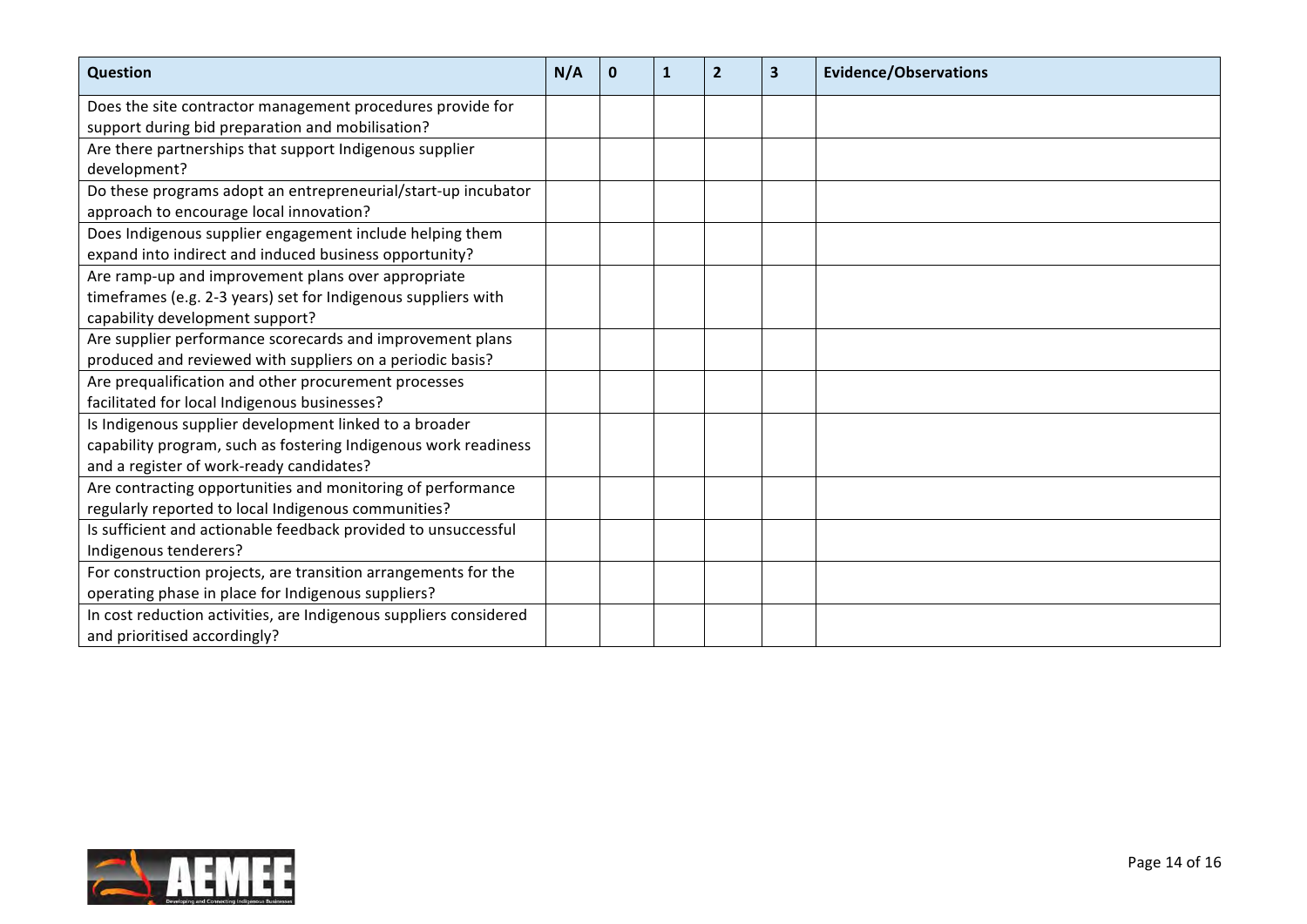### **Baseline: Indigenous procurement performance indicators**

The dimensional analysis sections of this Evaluation Checklist are designed to review input measures for improving Indigenous procurement. Implementation of a range of inputs over time will result in improved levels of Indigenous procurement; however actual results will vary according to how many inputs are implemented, how well they are implemented, how well they are managed and complement each other, and the degree of conviction by the organisation and accountable people to make them work as intended. 

Beyond input measures, the questions below are examples of output indicators that might be used to measure actual performance. Not all of the indicators are necessarily appropriate to any particular circumstance, and selecting 1-3 particularly relevant indicators (Key Performance Indicators) is a better way to track performance than trying to track too many. Selecting several of these indicators according to context and intent will allow a company to evaluate its actual performance over time. Note that tracking an organisation's performance trajectory relative to itself over time is generally more useful than attempting to benchmark performance against other companies. Continuous improvement is more important than a ranking score, particularly when highly variably operational and social contexts means it is 'apples and oranges' that are being compared.

| <b>Question</b>                                                          | Current<br>Year | <b>Previous</b><br>Year | <b>Next</b><br>Year | <b>Comments</b> |
|--------------------------------------------------------------------------|-----------------|-------------------------|---------------------|-----------------|
| What is the current organisational/site target for Indigenous            |                 |                         |                     |                 |
| procurement in \$ each year?                                             |                 |                         |                     |                 |
| What is the current organisational/site actual performance for           |                 |                         |                     |                 |
| Indigenous procurement in \$ each year?                                  |                 |                         |                     |                 |
|                                                                          |                 |                         |                     |                 |
| What is the current organisational/site target for Indigenous            |                 |                         |                     |                 |
| procurement as a % of total procurement spend each year?                 |                 |                         |                     |                 |
| What is the current organisational/site actual performance for           |                 |                         |                     |                 |
| Indigenous procurement as a % of total procurement spend each year?      |                 |                         |                     |                 |
|                                                                          |                 |                         |                     |                 |
| What is the current organisational/site target for the number of         |                 |                         |                     |                 |
| individual Indigenous contracts each year?                               |                 |                         |                     |                 |
| What is the current organisational/site actual performance for the       |                 |                         |                     |                 |
| number of individual Indigenous contracts each year?                     |                 |                         |                     |                 |
|                                                                          |                 |                         |                     |                 |
| What is the current organisational/site target for individual Indigenous |                 |                         |                     |                 |
| contracts as a % of total procurement contracts each year?               |                 |                         |                     |                 |
| What is the current organisational/site performance for individual       |                 |                         |                     |                 |
| Indigenous contracts as a % of total procurement contracts each year?    |                 |                         |                     |                 |